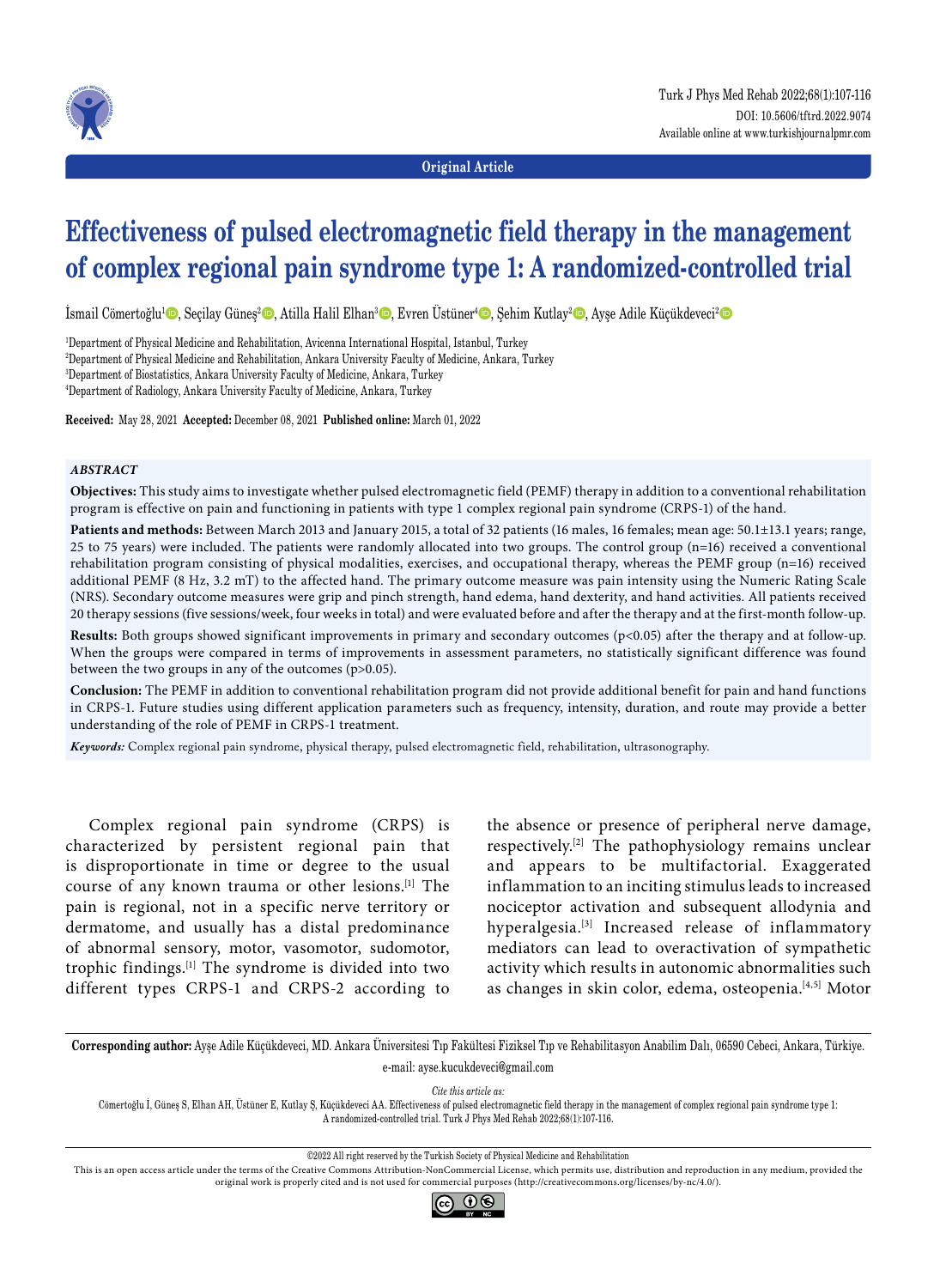dysfunction can be added to the clinical findings. All these findings result in debilitating consequences in functioning, interfering with the quality of life (QoL). Any treatment that can control the inflammatory microenvironment is quite important for decreasing pain and improving functioning and QoL in patients with CRPS-1. Management of CRPS-1 requires an interdisciplinary multimodal approach, including both pharmacological and non-pharmacological treatment. Rehabilitation is the cornerstone and consists of physical and occupational therapy combined with appropriate exercises.[1]

Pulsed electromagnetic field (PEMF) therapy is an innovative physical therapy modality that involves the application of electromagnetic energy to tissues. Its effect on biological tissues is due to its anti-edema and analgesic effects through regulating gene expression by influencing voltagegated ion channels.<sup>[6]</sup> It also modulates the inflammatory process through the regulation of pro-and anti-inflammatory cytokine secretion during different stages of the inflammation.<sup>[7]</sup> The effectiveness of PEMF in the control of pain and edema after surgery/injury,<sup>[8]</sup> fracture and ligament healing,  $[9]$  and nerve regeneration<sup>[10]</sup> have been demonstrated. However, further studies demonstrating the efficacy of PEMF in patients with CRPS-1 whose main findings are also pain, edema, and soft tissue inflammation are limited.

In the present study, we hypothesized that PEMF in addition to conventional rehabilitation program might provide extra benefit on pain and functioning of the hand in patients with CRPS-1. In the literature, there is only one study investigating the effects of PEMF on pain and edema in patients with CRPS-1;<sup>[11]</sup> however, no study has assessed its effects on functional outcomes such as grip strength, hand dexterity, or hand activities to our knowledge. In the present study, we aimed to investigate whether PEMF prescribed in addition to conventional rehabilitation program had an effect on pain and the functioning of the hand in patients with CRPS-1.

## **PATIENTS AND METHODS**

This single-blind, randomized-controlled study was conducted at Ankara University Faculty of Medicine, Department of Physical Medicine and Rehabilitation, Hand outpatient clinic between March 2013 and January 2015. Adult patients who were referred to our clinic with pain, swelling, and edema in hands were screened. Patients who

fulfilled the Budapest diagnostic criteria for CRPS-1 according to the International Association for the Study of Pain<sup>[12]</sup> were included in the study. Exclusion criteria were as follows: having acute deep arterial/vein thrombosis in the upper extremity, history of arterial/venous injuries or repair operations, being at the post-acute rehabilitation phase of tendon repair, diagnosed as CRPS-2 according to the Budapest diagnostic criteria, having comorbid conditions (decompensated heart failure, chronic renal failure, malignancy) that may impair the individual's functioning and health-related QoL, and presence of comorbid diseases affecting the hand functions (rheumatoid arthritis, psoriatic arthritis, or other inflammatory disease involving the hand). Patients with metal implants in the hand-wrist region were also excluded. Of 55 patients evaluated for inclusion, 20 patients were excluded as they did not meet the inclusion criteria, and three patients declined to participate. A total of 32 patients (16 males, 16 females; mean age:  $50.1 \pm 13.1$  years; range, 25 to 75 years) were recruited and 16 were randomized to each group. All participants in each group completed the study. The study flow chart is shown in Figure 1. A written informed consent was obtained from each patient. The study protocol was approved by the Ethics Committee of the Ankara University Faculty of Medicine (Date/no: 09.12.2013/18-701-13). The study was conducted in accordance with principles of the Declaration of Helsinki. Reporting of this trial was conducted according to the Consolidated Standards of Reporting Trials (CONSORT) checklist.<sup>[13]</sup>

# **Interventions**

Eligible participants were randomly allocated to receive either a conventional rehabilitation program (control group) or PEMF plus a conventional rehabilitation program (PEMF group). Conventional rehabilitation program, including physical modalities, exercises, and occupational therapy was administered to both groups for four weeks, five days a week, 75-95 min/day. The PEMF group received PEMF therapy in addition to the conventional rehabilitation program. The PEMF therapy was applied to the affected hand and wrist at 3.2 mT and a frequency of 8 Hz, for 20-min/day with the magnetotherapy device named PMT Quattro Pro.

The content of the conventional rehabilitation program is described below:

*Contrast bath therapy:* The involved extremity was repeatedly immersed in hot water (nearly 38°C) for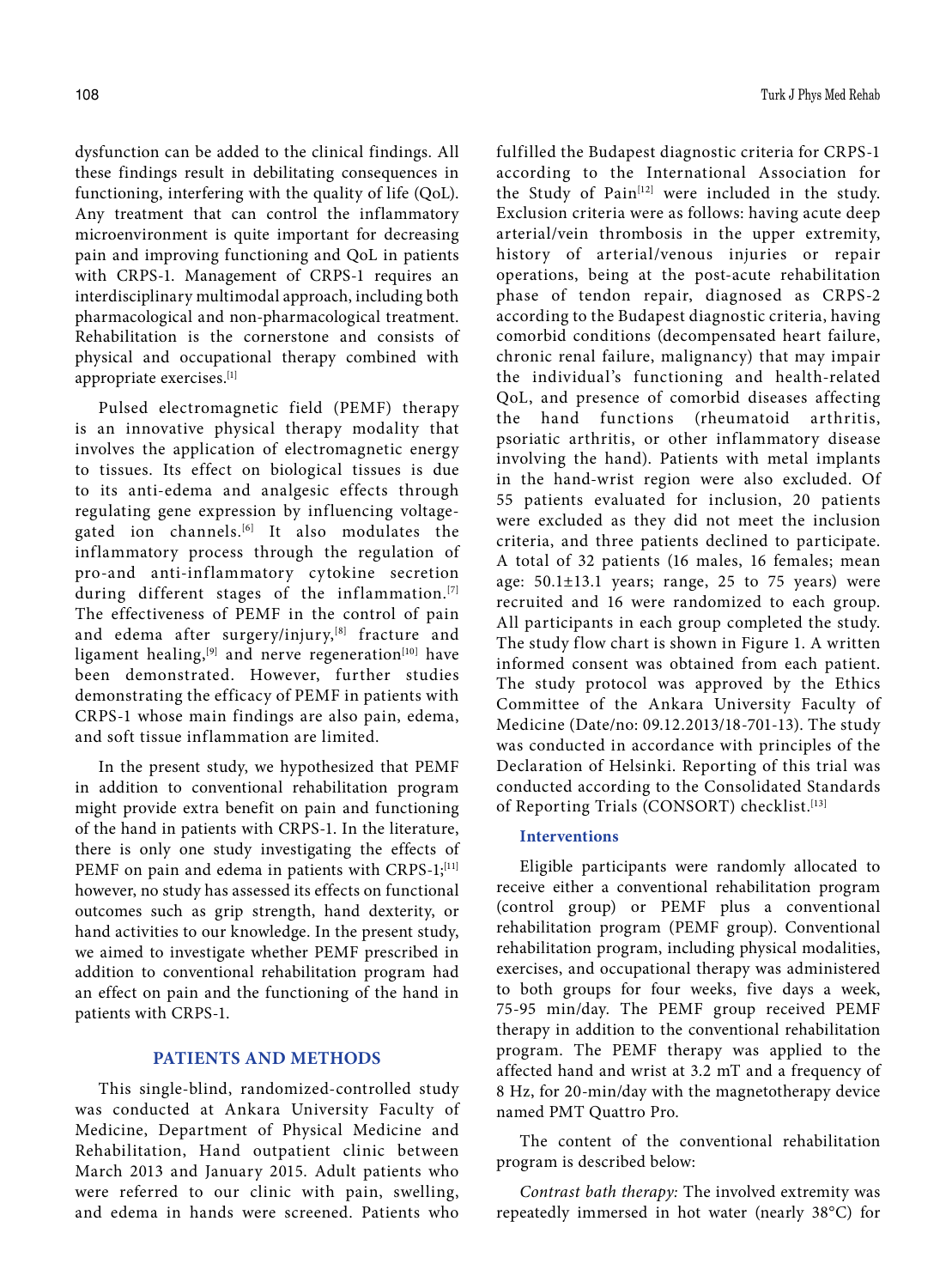

**Figure 1.** Study flow chart.

4 min, followed by cold water (nearly 15°C) for 1 min for an overall duration of 15 min.<sup>[14]</sup>

*Hot pack:* Hot pack was applied to the soft tissues of the wrist and hand for 20 min before exercise.

*TENS:* Conventional TENS (Intelect Advanced Brand; USA) was applied for 20 min over the hand and wrist by two electrodes with a frequency of 100 Hz, pulse duration of 40 microsec, and amplitude that creates a feeling of numbness and tingling that does not create muscle contraction.[14]

*Desensitization:* Gradual increasing tactile stimulus was applied to the hypersensitive hand area for 5-10 minutes starting with the softer and progressing to the more irritating material (plain, coarse, rough, cotton, paper towels). Retrograde massage was applied to reduce edema and sensitivity.

*Exercise Program:* First, active-assisted and/or active joint range of motion exercises, slow flexibility, and isometric strengthening exercises were performed. Then, stress loading exercises and gentle stretching at the pain limit were initiated. Within the scope of loading exercises, activities such as brushing and

carrying bags to improve lateral grip were performed. At the third step, isotonic strengthening exercises (bow, ball, dough squeezing exercises) and different comprehension activities to improve coordination and hand skills were administered. Also, occupational therapy was applied to improve their activities of daily living such as dressing, feeding, personal hygiene, house- and/or work-related activities. The daily exercise program lasted for 20-40 min according to the patients' condition.

All patients were prescribed 90 to 120 mg/day of oral acemetacin for anti-inflammatory effect for four weeks without any difference between the two groups in this respect.

# **Outcome measures**

The primary outcome measure was pain severity which was evaluated with the Numeric Rating Scale (NRS) where scores ranged from 0 (no pain) to 10 (most severe pain). Secondary outcome measures were grip and pinch strength, hand edema, hand dexterity, and hand activities. Grip strength was measured with a Jamar dynamometer by setting at the third handle space, with the shoulders adducted, elbows flexed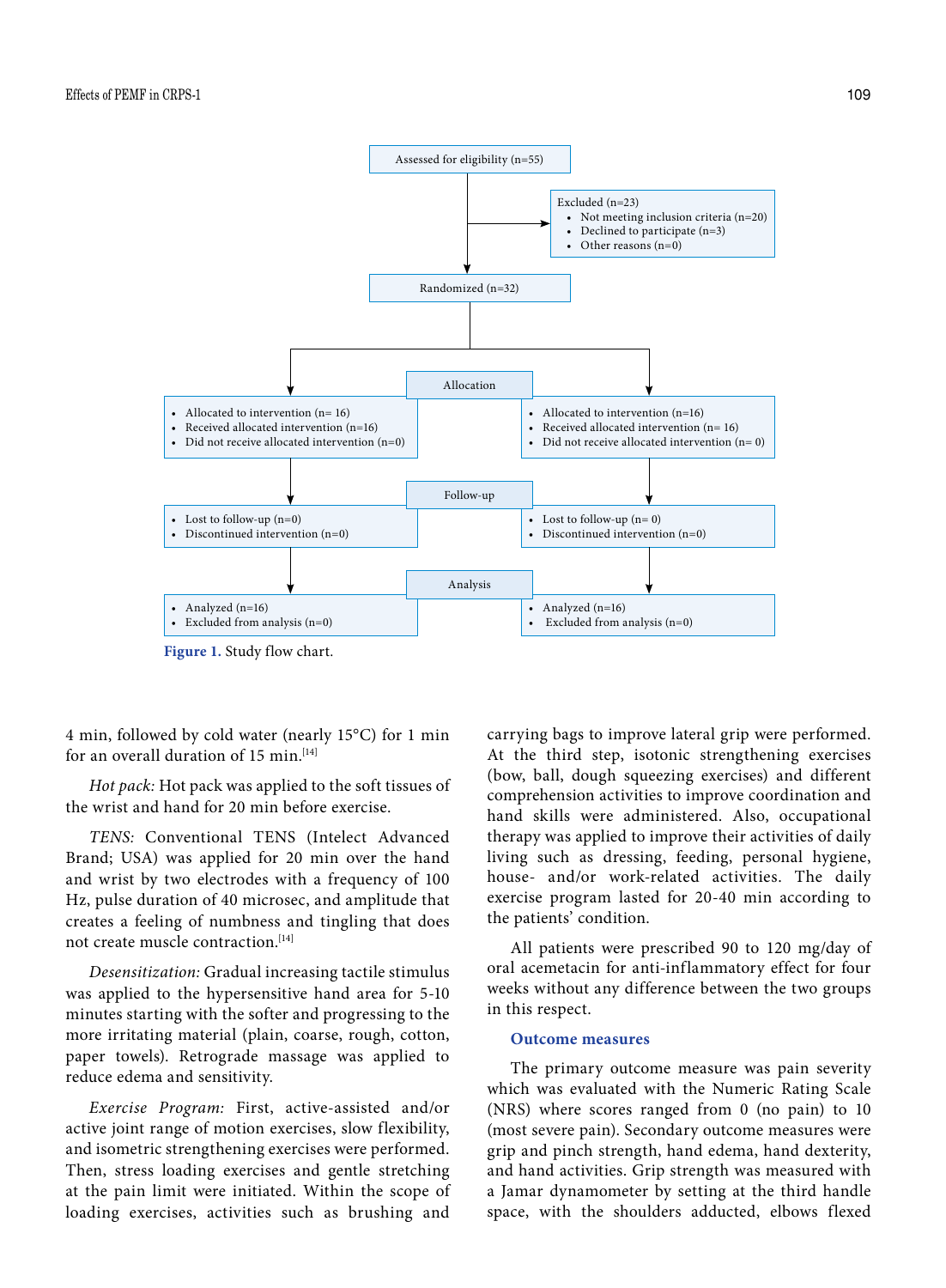at 90°, forearm neutral positioned, and wrist 0-30° dorsiflexed.[15] Pinch strength was measured with a pinch meter by placing the pad between the thumb and the lateral surface of the index finger as lateral pinch. All measurements were done with the maximum effort of the patient and the best score among the three measurements was recorded.

Hand edema was assessed by measuring the hand circumference with a tape at the wrist (radius and styloid process of ulna) and the third metacarpophalangeal joint (MCP) level. Ultrasonographic subcutaneous tissue thickness was measured separately at the level of the affected dorsum of the wrist and the third MCP joint by placing the probe transverse to the ulnar and radial styloid process and perpendicular to the metacarpus respectively (Toshiba Aplio 80; Japan). Each measurement was done three times and the average was recorded.

Hand dexterity was evaluated by Moberg Pick-Up Test (MPUT). This test includes holding and picking up 12 small metallic objects on the table (paperclips, safety pin, ring, coins, wing/small nuts, key, screws) and placing them in the box.<sup>[16]</sup> The participants were instructed to do this task with the injured hands and the time, until they put all the materials in the box was recorded.

The activity limitations of the hand were evaluated by Duruöz Hand Index (DHI) which consists of 18 items related to hand activities of daily living, including ability in the kitchen, dressing, personal hygiene, office tasks, and other activities. Each item is scored between 0 and 5, and the overall score is 0 and 90, higher score indicating more hand-related disability.<sup>[17]</sup>

Demographic and clinical characteristics of participants such as age, sex, etiology, history, and duration of immobilization, and operation were recorded.

#### **Sample size**

The sample size was calculated based on the primary outcome variable, that is, ΔPain (change) score (0-10 NRS). Group sample sizes of 16 and 16 achieve 81% power to detect a difference of 2.5 in terms of  $\Delta$ Pain<sup>[18]</sup> between the null hypothesis that both group means are 4.5 and the alternative hypothesis that the mean of group 2 is 2.0 with estimated group standard deviations of 2.5 and 2.5 and with a significance level of 0.05 using a two-sided Mann-Whitney U test.

### **Randomization and allocation concealment**

All participants were randomly allocated to two groups: PEMF and control group. A block randomization with a size of two was used by a computer-generated random allocation schedule (Random Allocation Software). Concealment was provided by closed envelopes which were numbered and opened in a sequence-based computed generated random numbers table.

#### **Blinding**

The study was conducted as a single-blind trial. The physician performing the clinical assessments and the radiologist performing the ultrasonography were blinded to the treatment allocation. The administration of study interventions was performed by the hand therapists in the hand rehabilitation unit of the department.

## **Statistical analysis**

The R programming language version 4.1.1 was used for statistical analyses. Descriptive data were expressed in mean ± standard deviation (SD), median (min-max) or number and frequency. The Student t-test and Mann-Whitney U test were used to evaluate difference between two groups for continuous variables and non-normally distributed variables, respectively. Differences between the two groups for categorical variables were analyzed using the chi-square test. The Friedman two-way analysis of variance by ranks was used to test difference among three repeated measurements. When the p-value from the Friedman test was statistically significant, the Dunn test was used to identify which measurement differed from others. The Bonferroni correction was used to control type I error rate. A *p* value of <0.05 was considered statistically significant.

# **RESULTS**

The mean ages of the control (n=16) and PEMF groups (n=16) were 49.5±14.2 and 50.6±12.3 years, respectively. The CRPS-1 etiology was mainly distal radius fracture in both groups. More than half of the patients in both groups had a history of operation, and almost 90% had a history of immobilization. All patients were in the acute phase of their CRPS-1. No significant difference with respect to demographic and clinical variables was observed between the two groups at baseline (Table 1).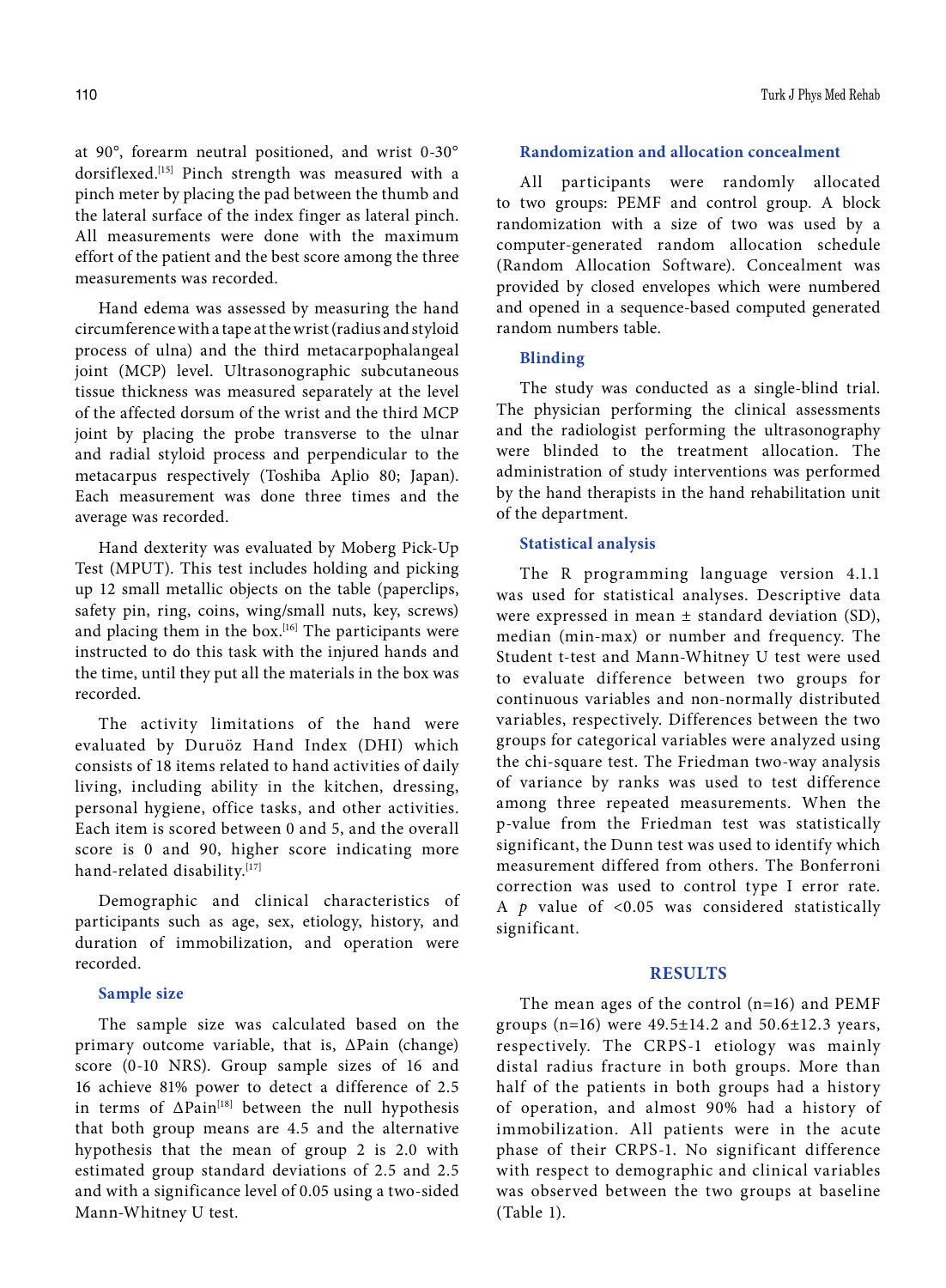| <b>TABLE 1</b><br>Demographic and clinical characteristics of patients                                                                               |             |                     |                 |        |      |                        |      |                 |        |       |                      |
|------------------------------------------------------------------------------------------------------------------------------------------------------|-------------|---------------------|-----------------|--------|------|------------------------|------|-----------------|--------|-------|----------------------|
|                                                                                                                                                      |             | PEMF group $(n=16)$ |                 |        |      | Control group $(n=16)$ |      |                 |        |       |                      |
|                                                                                                                                                      | $\mathbf n$ | $\%$                | Mean±SD         | Median | IQR  | $\mathbf n$            | $\%$ | Mean±SD         | Median | IQR   | $\mathfrak{p}$       |
| Age (year)                                                                                                                                           |             |                     | 49.5±14.2       | 53.5   | 24.5 |                        |      | $50.6 \pm 12.3$ | 52.0   | 17.5  | $0.812$ <sup>a</sup> |
| <b>Sex</b>                                                                                                                                           |             |                     |                 |        |      |                        |      |                 |        |       |                      |
| Female                                                                                                                                               | 8.0         | 50.0                |                 |        |      | 8.0                    | 50.0 |                 |        |       | 1.000 <sup>c</sup>   |
| Dominant hand (right)                                                                                                                                |             | 100.0               |                 | 16.0   |      |                        | 93.8 |                 | 15.0   |       | 1.000 <sup>c</sup>   |
| Etiology                                                                                                                                             |             |                     |                 |        |      |                        |      |                 |        |       | 0.558c               |
| Distal radius fracture                                                                                                                               | 10.0        | 62.5                |                 |        |      | 10.0                   | 62.5 |                 |        |       |                      |
| Other upper extremity fracture                                                                                                                       | 2.0         | 12.5                |                 |        |      | 2.0                    | 12.5 |                 |        |       |                      |
| Rotator cuff lesion                                                                                                                                  | 1.0         | 6.25                |                 |        |      | 1.0                    | 6.25 |                 |        |       |                      |
| Tendon repair                                                                                                                                        | 3.0         | 18.75               |                 |        |      | 1.0                    | 6.25 |                 |        |       |                      |
| Other                                                                                                                                                | 0.0         | 0.0                 |                 |        |      | 2.0                    | 12.5 |                 |        |       |                      |
| History of immobilization                                                                                                                            |             | 93.8                |                 | 15.0   |      |                        | 87.5 |                 | 14.0   |       | 1.000                |
| Duration of immobilization (day)                                                                                                                     |             |                     | $31.7 \pm 8.3$  | 35.0   | 14.0 |                        |      | $33.4 \pm 16.3$ | 36.0   | 25.8  | $0.745^{\circ}$      |
| History of operation                                                                                                                                 |             | 62.5                |                 | 10.0   |      |                        | 56.3 |                 | 9.0    |       | 0.719c               |
| Time since injury (day)                                                                                                                              |             |                     | $60.0 \pm 31.5$ | 49.0   | 46.3 |                        |      | $58.8 \pm 31.8$ | 55.0   | 33.23 | 0.910 <sup>b</sup>   |
| PEMF: Pulsed electromagnetic field; SD: Standard deviation; IQR: Interquartile range; a: Student t-test; b: Mann-Whitney U test; c: Chi-square test. |             |                     |                 |        |      |                        |      |                 |        |       |                      |

There was no significant difference between the two groups in terms of baseline primary and secondary outcome measures (Table 2). There was a statistically significant improvement in both groups after the treatment and at the first month follow-up compared to baseline in terms of pain, grip and pinch strength, hand circumference measured at the third MCP joint level, ultrasonographic subcutaneous thickness, dexterity, and hand activities (Table 3). When the two groups were compared in terms of change from baseline to both time points, none of the outcome measures in the PEMF group showed superiority over the control group (Table 4).

# **DISCUSSION**

The results of our study showed that PEMF administered in addition to the routine rehabilitation program for CRPS-1 of the hand did not provide

| <b>TABLE 2</b>                                                                                                                                   |                 |            |            |                 |        |      |               |  |  |  |
|--------------------------------------------------------------------------------------------------------------------------------------------------|-----------------|------------|------------|-----------------|--------|------|---------------|--|--|--|
| Baseline outcome measures                                                                                                                        |                 |            |            |                 |        |      |               |  |  |  |
|                                                                                                                                                  |                 | PEMF group |            | Control group   |        |      |               |  |  |  |
| Parameter                                                                                                                                        | $Mean \pm SD$   | Median     | <b>IQR</b> | $Mean \pm SD$   | Median | IQR  | $\mathcal{P}$ |  |  |  |
| Pain (NRS)                                                                                                                                       | $5.9 \pm 2.1$   | 5.0        | 1.0        | $6.1 \pm 1.4$   | 6.0    | 2.0  | 0.244         |  |  |  |
| Grip strength (kg)                                                                                                                               | $3.9 \pm 5.4$   | 1.5        | 5.5        | $5.8 \pm 5.2$   | 5.0    | 9.5  | 0.231         |  |  |  |
| Pinch strength (kg)                                                                                                                              | $1.8 \pm 2.1$   | 1.5        | 2.5        | $2.7 \pm 1.7$   | 2.5    | 1.0  | 0.139         |  |  |  |
| Edema                                                                                                                                            |                 |            |            |                 |        |      |               |  |  |  |
| Hand circumference (cm)                                                                                                                          |                 |            |            |                 |        |      |               |  |  |  |
| Wrist                                                                                                                                            | $17.7 \pm 2.8$  | 17.5       | 2.3        | $17.9 \pm 1.6$  | 17.8   | 1.8  | 0.909         |  |  |  |
| $MCP$ 3rd                                                                                                                                        | $19.1 \pm 4.5$  | 19.8       | 3.2        | $19.7 \pm 1.3$  | 19.8   | 2.4  | 0.940         |  |  |  |
| Subcutaneous thickness (mm)                                                                                                                      |                 |            |            |                 |        |      |               |  |  |  |
| Wrist                                                                                                                                            | $10.8 \pm 2.5$  | 10.7       | 5.1        | $10.9 \pm 2.2$  | 12     | 3.8  | 0.806         |  |  |  |
| $MCP$ 3rd                                                                                                                                        | $5.8 \pm 2.9$   | 4.6        | 2.7        | $5.0 \pm 1.6$   | 4.9    | 1.4  | 0.692         |  |  |  |
| MPUT(s)                                                                                                                                          | $80.6 \pm 73.0$ | 45.5       | 144.0      | $45.3 \pm 44.9$ | 33.0   | 33.0 | 0.180         |  |  |  |
| DHI (0-90)                                                                                                                                       | $59.8 \pm 26.0$ | 67.0       | 37.8       | $57.1 \pm 18.5$ | 53.0   | 32.0 | 0.462         |  |  |  |
| PEME: Pulsed electromagnetic field: SD: Standard deviation: IOR: Interquartile range: NRS: Numeric rating scale: MCP: Metacarpophalangeal joint: |                 |            |            |                 |        |      |               |  |  |  |

PEMF: Pulsed electromagnetic field; SD: Standard deviation; IQR: Interquartile range; NRS: Numeric rating scale; MCP: Metacarpophalangeal joint;<br>MPUT:Moberg pick up test; DHI:Duruöz Hand Index; Mann-Whitney U test.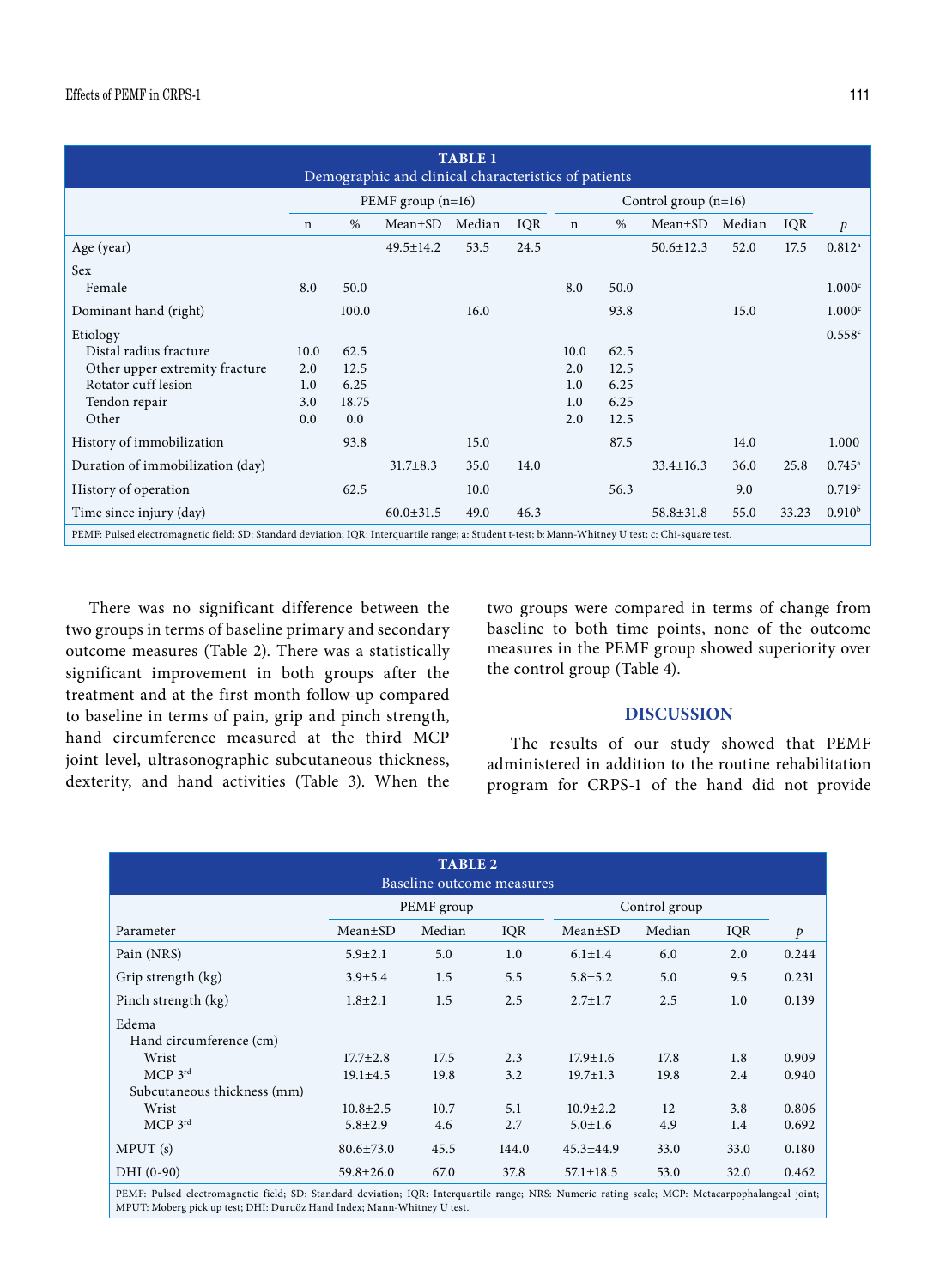|                             |                                                             |                   | <b>TABLE 3</b> |           |                 |                    |      |                  |  |  |
|-----------------------------|-------------------------------------------------------------|-------------------|----------------|-----------|-----------------|--------------------|------|------------------|--|--|
|                             | Comparison of outcome measures within each group by therapy |                   |                |           |                 |                    |      |                  |  |  |
|                             |                                                             | PEMF group        |                |           |                 | Control group      |      |                  |  |  |
| Parameter                   | $Mean \pm SD$                                               | Median            | IQR            | $\dot{p}$ | Mean±SD         | Median             | IQR  | $\boldsymbol{p}$ |  |  |
| <b>NRS</b>                  |                                                             |                   |                | < 0.001   |                 |                    |      | < 0.001          |  |  |
| Before                      | $5.9 \pm 2.1$                                               | 5.0 <sup>a</sup>  | 1.0            |           | $6.1 \pm 1.4$   | 6.0 <sup>b</sup>   | 2.0  |                  |  |  |
| After                       | $2.0 \pm 1.8$                                               | 2.0               | 3.0            |           | $3.1 \pm 2.1$   | 3.0                | 3.7  |                  |  |  |
| First month                 | $1.0 \pm 1.2$                                               | 0.5               | 2.0            |           | $1.5 \pm 2.0$   | 0.0                | 3.0  |                  |  |  |
| Grip strength               |                                                             |                   |                | < 0.001   |                 |                    |      | < 0.001          |  |  |
| Before                      | $3.9 + 5.4$                                                 | 1.5 <sup>c</sup>  | 5.5            |           | $5.8 + 5.2$     | 5.0 <sup>d</sup>   | 9.5  |                  |  |  |
| After                       | $10.5 \pm 7.9$                                              | 7.8               | 9.7            |           | $11.7 \pm 8.0$  | 13.5               | 11.5 |                  |  |  |
| First month                 | $12.2 \pm 8.9$                                              | 9.0               | 11.3           |           | $14.2 \pm 8.6$  | 15.5               | 11.9 |                  |  |  |
| Pinch strength              |                                                             |                   |                | < 0.001   |                 |                    |      | < 0.001          |  |  |
| Before                      | $1.8 \pm 2.1$                                               | 1.5 <sup>e</sup>  | 2.5            |           | $2.7 \pm 1.7$   | $2.5^{\circ}$      | 1.0  |                  |  |  |
| After                       | $4.9 \pm 2.0$                                               | 4.3               | 3.3            |           | $4.7 \pm 2.1$   | 5.0                | 2.6  |                  |  |  |
| First month                 | $6.4 \pm 3.4$                                               | 5.8               | 5.4            |           | $5.7 \pm 2.3$   | 6.0                | 8.0  |                  |  |  |
| Hand circumference (cm)     |                                                             |                   |                | 0.114     |                 |                    |      |                  |  |  |
| Wrist                       |                                                             |                   |                |           |                 |                    |      | 0.255            |  |  |
| Before                      | $17.7 \pm 2.8$                                              | 17.5              | 2.3            |           | $17.9 \pm 1.6$  | 17.8               | 1.8  |                  |  |  |
| After                       | $17.8 \pm 2.2$                                              | 17                | 2.5            |           | $17.7 \pm 1.4$  | 17.5               | 2.4  |                  |  |  |
| First month                 | $17.6 \pm 1.9$                                              | 17                | 2.8            |           | $17.5 \pm 1.3$  | 17.5               | 1.9  |                  |  |  |
| MCP 3rd                     |                                                             |                   |                | 0.012     |                 |                    |      | < 0.001          |  |  |
| Before                      | $19.1 \pm 4.5$                                              | 19.8 <sup>f</sup> | 3.2            |           | $19.7 \pm 1.3$  | 19.8g              | 2.4  |                  |  |  |
| After                       | $19.6 \pm 1.5$                                              | 19.7              | 2.7            |           | $19.3 \pm 1.3$  | 19.3               | 2.2  |                  |  |  |
| First month                 | $19.1 \pm 1.9$                                              | 19.0              | 2.4            |           | $19.0 \pm 1.2$  | 19.0               | 2.0  |                  |  |  |
| Subcutaneous thickness (mm) |                                                             |                   |                | 0.004     |                 |                    |      |                  |  |  |
| Wrist                       |                                                             |                   |                |           |                 |                    |      | < 0.001          |  |  |
| Before                      | $10.8 \pm 2.5$                                              | 10.7              | 5.1            |           | $10.9 \pm 2.2$  | 12.0               | 3.8  |                  |  |  |
| After                       | $9.1 \pm 2.0$                                               | 9.3               | 1.9            |           | $9.8 \pm 2.0$   | 10.0               | 3.3  |                  |  |  |
| First month                 | $7.9 \pm 1.5$                                               | 8.1 <sup>h</sup>  | 1.4            |           | $8.3 \pm 1.8$   | $8.4^{\mathrm{i}}$ | 2.5  |                  |  |  |
| $MCP$ 3 <sup>rd</sup> (mm)  |                                                             |                   |                | 0.005     |                 |                    |      | 0.003            |  |  |
| Before                      | $5.8 \pm 2.9$                                               | 4.6 <sup>j</sup>  | 2.6            |           | $5.0 \pm 1.6$   | 4.9 <sup>k</sup>   | 1.4  |                  |  |  |
| After                       | $4.6 \pm 0.9$                                               | 4.6               | 1.2            |           | $4.3 \pm 0.8$   | 4.3                | 1.4  |                  |  |  |
| First month                 | $4.2 \pm 1.0$                                               | 4.1               | 0.9            |           | $4.2 \pm 1.3$   | 3.7                | 1.6  |                  |  |  |
| MPUT (s)                    |                                                             |                   |                | < 0.001   |                 |                    |      | < 0.001          |  |  |
| Before                      | $80.6 \pm 73.0$                                             | 45.5 <sup>1</sup> | 144.0          |           | 45.3±44.9       | 33.0 <sup>d</sup>  | 33.0 |                  |  |  |
| After                       | $24.8 \pm 16.8$                                             | 19.4              | 10.6           |           | 24.8±14.4       | 21.5               | 12.5 |                  |  |  |
| First month                 | $18.2 \pm 6.7$                                              | 16.6              | 6.0            |           | $21.4 \pm 13.3$ | 17.0               | 9.8  |                  |  |  |
| $\rm{DHI}$                  |                                                             |                   |                | < 0.001   |                 |                    |      | < 0.001          |  |  |
| Before                      | $59.8 \pm 26.0$                                             | $67.0^{\rm m}$    | 37.7           |           | $57.1 \pm 18.5$ | $53.0^\circ$       | 32.0 |                  |  |  |
| After                       | $22.2 \pm 17.3$                                             | 17.5              | 34.2           |           | $29.7 \pm 23.8$ | 27.5               | 35.5 |                  |  |  |
| First month                 | $13.1 \pm 15.0$                                             | 6.0               | 23.0           |           | $18.1 \pm 14.6$ | 18.5               | 19.0 |                  |  |  |
| -- - -                      | $\sim$ $\sim$                                               |                   |                |           |                 |                    |      |                  |  |  |

PEMF: Pulsed electromagnetic field ; SD: Standard deviation; IQR: Interquartile range; NRS: Numeric rating scale; MCP: Metacarpophalangeal joint; MPUT: Moberg pick up test; DHI: Duruöz Hand Index; Friedman's two-way analysis, Dunn test; a: Different from both after (p=0.001) and first month (p<0.001); b: Different from both after (p=0.018) and first month (p<0.001); c: Different from both after (p=0.006) and first month (p<0.001); d: Different from both after (p=0.040) and first month (p<0.001); e: Different from both after (p=0.011) and first month (p<0.001); f: Different from first month (p=0.018); g: different from first month (p=0.001); h: Different from both before (p=0.006) and after (p=0.040); i: Different from before (p<0.001); j: Different from first month (p=0.004); k: Different from first month (p=0.002); l: Different from both after (p=0.004) and first month (p<0.001); m: Different from both after (p=0.008) and first month (p<0.001).

an additional benefit in terms of pain, edema, grip and pinch strength, dexterity, and hand activities. All outcome parameters improved by therapy in both groups; however, the PEMF group showed no superiority over the control group.

The anticipated effect of PEMF on CRPS-1 is expected to be through its analgesic, anti-edema, and anti-inflammatory effect. The experimental and preclinical evidence support that PEMF alleviates pain and post-traumatic edema<sup>[19,20]</sup> by regulating nitric oxide (NO) cascades. Pulsed electromagnetic field therapy can be configured to modulate calciumbinding kinetics to calmodulin. This binding activates NO synthase which results in an increase in NO and leads to an anti-inflammatory response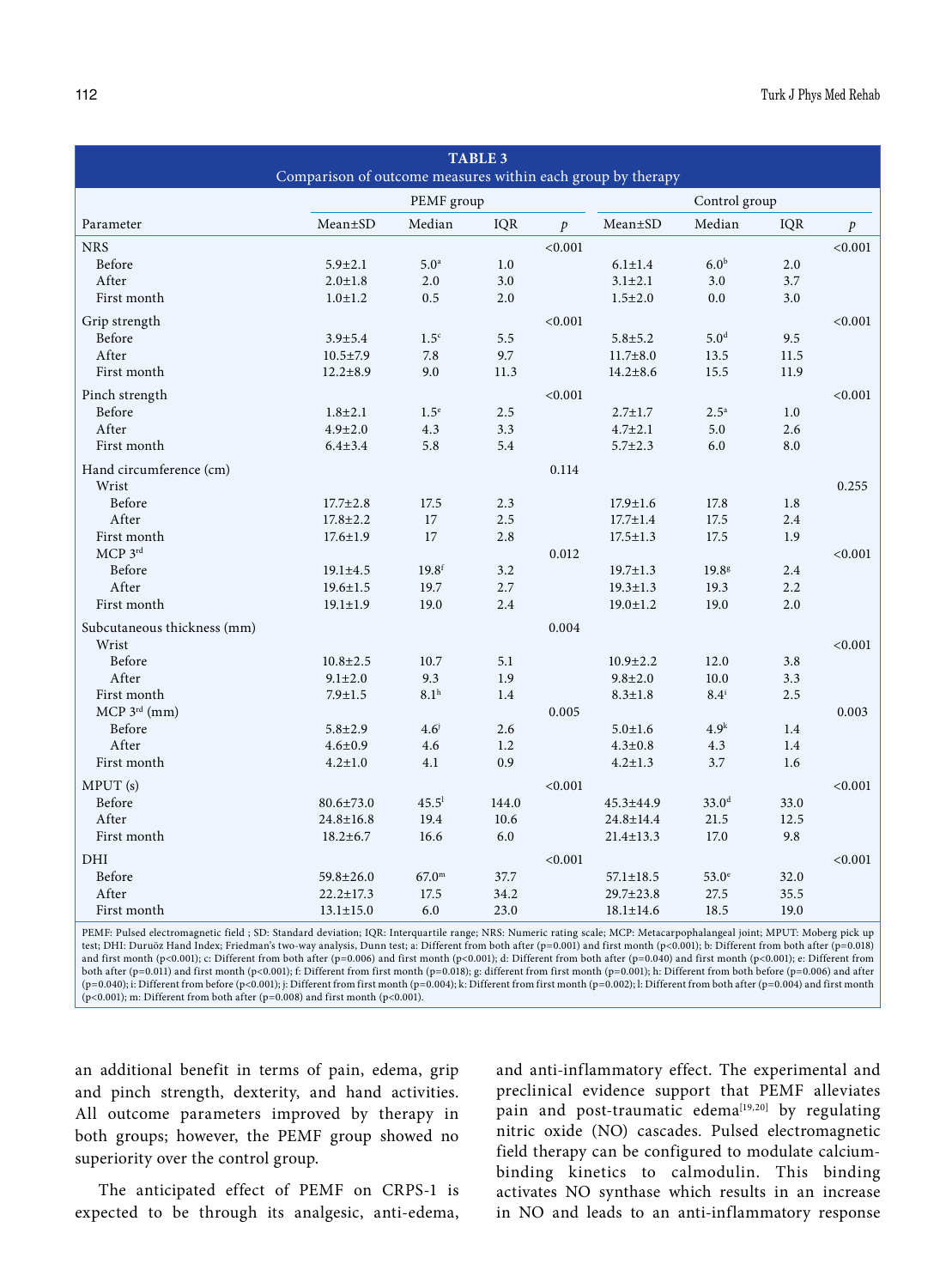| <b>TABLE 4</b>                                                                                                                                                |                                  |                         |            |                                  |                  |      |                  |  |  |
|---------------------------------------------------------------------------------------------------------------------------------------------------------------|----------------------------------|-------------------------|------------|----------------------------------|------------------|------|------------------|--|--|
| Intergroup comparison of outcome measures (Change score $(\Delta)$ by therapy<br>PEMF group<br>Control group                                                  |                                  |                         |            |                                  |                  |      |                  |  |  |
|                                                                                                                                                               |                                  | Change score $(\Delta)$ |            | Change score $(\Delta)$          |                  |      |                  |  |  |
|                                                                                                                                                               | $Mean \pm SD$                    | Median                  | <b>IQR</b> | Mean±SD                          | Median           | IQR  | $\boldsymbol{p}$ |  |  |
| Pain                                                                                                                                                          |                                  |                         |            |                                  |                  |      |                  |  |  |
| Before-after                                                                                                                                                  | $3.9 \pm 2.5$                    | $-3.5$                  | 3.0        | $-3.0 \pm 2.4$                   | $-4.0$           | 3.7  | 0.619            |  |  |
| Before-first month                                                                                                                                            | $-4.8 \pm 2.7$                   | $-4$                    | 2.7        | $-4.6 \pm 2.2$                   | $-5.0$           | 4.5  | 0.879            |  |  |
| After-first month                                                                                                                                             | $-0.9 \pm 2.0$                   | $-0.5$                  | 3.0        | $-1.6 \pm 2.4$                   | $-2.0$           | 2.0  | 0.250            |  |  |
| Grip strength                                                                                                                                                 |                                  |                         |            |                                  |                  |      |                  |  |  |
| Before-after                                                                                                                                                  | $6.7{\pm}5.0$                    | 6.5                     | 6.0        | $6.0 + 5.0$                      | 6.5              | 7.0  | 0.691            |  |  |
| Before-first month                                                                                                                                            | $8.3 \pm 6.7$                    | 6.5                     | 9.2        | $8.5 \pm 6.3$                    | 7.0              | 11.7 | 0.865            |  |  |
| After-first month                                                                                                                                             | $1.7 + 4.7$                      | 2.0                     | 6.1        | $2.5 \pm 3.8$                    | 2.0              | 2.8  | 0.776            |  |  |
| Pinch strength                                                                                                                                                |                                  |                         |            |                                  |                  |      |                  |  |  |
| Before-after                                                                                                                                                  | $3.1 \pm 2.3$                    | 2.5                     | 7.0        | $2.1 \pm 1.0$                    | 2.5              | 2.0  | 0.362            |  |  |
| Before-first month                                                                                                                                            | $4.6 \pm 3.5$                    | 3.0                     | 4.0        | $3.1 \pm 1.9$                    | 2.7              | 2.0  | 0.306            |  |  |
| After-first month                                                                                                                                             | $1.5 \pm 2.3$                    | 0.7                     | 2.4        | $1.0 + 1.5$                      | 1.0              | 2.0  | 0.569            |  |  |
| Hand circumference                                                                                                                                            |                                  |                         |            |                                  |                  |      |                  |  |  |
| Wrist                                                                                                                                                         | $-0.2 \pm 2.7$                   | $-0.5$                  | 2.0        | $-0.2 \pm 0.9$                   | $-0.3$           | 0.9  | 0.551            |  |  |
| Before-after                                                                                                                                                  | $-0.0{\pm}3.0$                   | $-0.5$                  | 1.0        | $-0.3 \pm 1.4$                   | $-0.6$           | 1.5  | 0.529            |  |  |
| Before-first month                                                                                                                                            | $-0.2 \pm 1.3$                   | $-0.3$                  | 2.0        | $-0.2 \pm 0.9$                   | $-0.3$           | 0.5  | 0.893            |  |  |
| After-first month                                                                                                                                             |                                  |                         |            |                                  |                  |      |                  |  |  |
| MCP 3rd                                                                                                                                                       |                                  |                         |            |                                  |                  |      |                  |  |  |
| Before-after                                                                                                                                                  | $-0.5 \pm 4.1$                   | $-.0.3$                 | 0.9        | $-0.3 \pm 0.6$                   | $-0.5$           | 2.0  | 0.596            |  |  |
| Before-first month                                                                                                                                            | $-0.0 \pm 3.8$                   | $-1.0$                  | 1.4        | $-0.7 \pm 0.5$                   | $-0.5$           | 0.5  | 0.536            |  |  |
| After-first month                                                                                                                                             | $-0.5 \pm 1.4$                   | $-0.8$                  | 1.9        | $-0.3 \pm 0.5$                   | $-0.5$           | 0.9  | 0.357            |  |  |
|                                                                                                                                                               |                                  |                         |            |                                  |                  |      |                  |  |  |
| Subcutaneous thickness<br>Wrist                                                                                                                               | $-1.6 \pm 2.5$                   | $-1.0$                  | 5.2        | $-1.1 \pm 1.3$                   | $-1.1$           | 1.2  | 0.910            |  |  |
| Before-after                                                                                                                                                  | $-2.8 \pm 2.8$                   | $-2.3$                  | 5.4        | $-2.6 \pm 2.6$                   | $-2.0$           | 3.3  | 0.985            |  |  |
| Before-first month                                                                                                                                            | $-2.8 \pm 2.8$                   | $-2.3$                  | 5.4        | $-2.6 \pm 2.5$                   | $-2.0$           | 3.3  | 0.558            |  |  |
| After-first month                                                                                                                                             |                                  |                         |            |                                  |                  |      |                  |  |  |
|                                                                                                                                                               |                                  |                         |            |                                  |                  |      |                  |  |  |
| MCP 3rd<br>Before-after                                                                                                                                       |                                  | $-0.6$                  | 1.1        |                                  |                  | 0.7  |                  |  |  |
| Before-first month                                                                                                                                            | $-1.2 \pm 2.5$<br>$-1.5 \pm 2.6$ | $-0.6$                  | 1.6        | $-0.7 \pm 1.6$<br>$-0.8 \pm 1.9$ | $-0.3$<br>$-0.5$ | 1.4  | 0.533<br>0.597   |  |  |
| After-first month                                                                                                                                             | $-0.4 \pm 0.7$                   | $-0.2$                  | 1.2        | $-0.2 \pm 1.7$                   | $-0.2$           | 0.4  | 0.909            |  |  |
|                                                                                                                                                               |                                  |                         |            |                                  |                  |      |                  |  |  |
| <b>MPUT</b>                                                                                                                                                   |                                  |                         |            |                                  |                  |      |                  |  |  |
| Before-after                                                                                                                                                  | $-55.8 \pm 68.0$                 | $-17.4$                 | 106.0      | $-20.5 \pm 35.7$                 | $-9.5$           | 16.7 | 0.090            |  |  |
| Before-first month                                                                                                                                            | $-62.4 \pm 23.0$                 | $-22.9$                 | 140.0      | $-23.9 \pm 35.2$                 | $-15.0$          | 25.3 | 0.163            |  |  |
| After-first month                                                                                                                                             | $-6.6 \pm 14.0$                  | $-2.6$                  | 7.2        | $-3.4 \pm 5.1$                   | $-2.0$           | 3.7  | 0.762            |  |  |
| DHI                                                                                                                                                           |                                  |                         |            |                                  |                  |      |                  |  |  |
| Before-after                                                                                                                                                  | $-37.6 \pm 23.8$                 | $-40.5$                 | 35.5       | $-27.3 \pm 18.6$                 | $-30.5$          | 25.0 | 0.228            |  |  |
| Before-first month                                                                                                                                            | $-46.6 \pm 29.7$                 | $-55.0$                 | 52         | $-38.9 \pm 20.4$                 | $-39.5$          | 31.2 | 0.283            |  |  |
| After-first month                                                                                                                                             | $-9.1 \pm 11.4$                  | $-8.0$                  | 13.2       | $-11.6 \pm 15.0$                 | $-11.0$          | 18.7 | 0.664            |  |  |
| PEMF: Pulsed electromagnetic field therapy; SD: Standard deviation; IQR: Interquartile range; MCP: Metacarpophalangeal joint; MPUT: Moberg pick up test; DHI: |                                  |                         |            |                                  |                  |      |                  |  |  |

Duruöz Hand Index; Mann-Whitney U test.

via increased blood and lymph flow.[20] Nitric oxide also regulates guanosine 3',5'-cyclic monophosphate (cGMP) production and the relevant cascade increases angiogenesis, tissue repair, and remodeling.[20] Also, it has been reported that PEMF can influence C fibers and sensory neurons by changing the membrane potential leading to analgesia.[21] Several studies designed to assess PEMF effects on pain and edema in

a carrageenan rat hind paw model have reported 100% inhibition of pain and 50% inhibition of edema.<sup>[22]</sup> In human studies, it has been shown that PEMF accelerates post-surgical pain relief and swelling following breast augmentation surgery.[23] In the light of these findings, we expected that the decrease in pain and edema in patients receiving PEMF treatment would be higher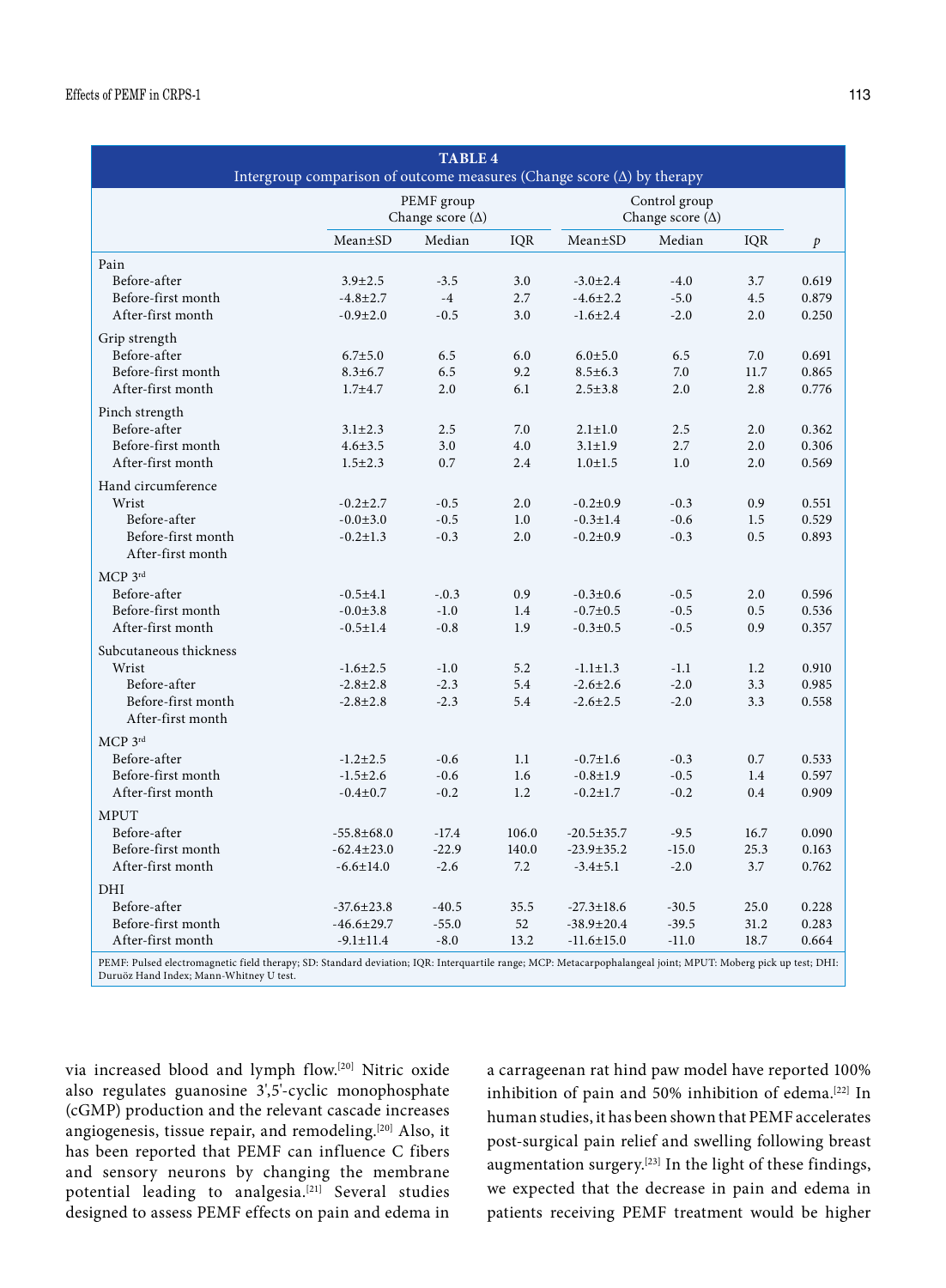in the control group; however, this was not the case in our study.

Different results were observed in clinical studies evaluating the effects of PEMF on musculoskeletal pain.[24] In some studies evaluating its effects in knee osteoarthritis by using sham-PEMF as control, PEMF was found to be effective in resolving pain compared to the control group.[25,26] However, a recent meta-analysis reported that PEMF did not have an advantage in treating pain and stiffness in knee osteoarthritis.[27] It was also shown that if other physical therapies, such as TENS, ultrasound, and hot pack were applied in addition to PEMF, no additive beneficial effect was observed on pain relief.[28,29] Our results are similar to the literature in this context that other treatment modalities (e.g., hot pack, TENS, exercise) that could affect pain and edema may have shaded the effect of PEMF in our study.

In the literature, there is only one study investigating the effects of PEMF in CRPS-1 in terms of pain and hand edema by comparing PEMF + calcitonin + exercise to calcitonin + exercise.[11] The authors concluded that PEMF, in addition to calcitonin and exercise, did not provide additional benefit on pain and edema. Our results on pain and edema are compatible with the aforementioned study; however, they did not evaluate hand functions. To the best of our knowledge, our study is the first to evaluate the effect of PEMF on hand functions in patients with CRPS-1. Although PEMF showed significant positive effects on hand functioning in terms of grip/pinch strength, hand dexterity, and hand activities, it was not superior to the control group.

Until now, a few studies in different diagnostic groups have evaluated the effects of PEMF on both pain and hand functions. In hand osteoarthritis, PEMF was found to be superior to sham-PEMF in improving pain, stiffness, and hand activities.<sup>[30]</sup> In another study, early addition of PEMF therapy during cast immobilization after distal radius fractures had beneficial effects on pain and hand/arm functioning. [31] When the clinical studies on PEMF are reviewed, it is notable that the dose, intensity, and frequency regimens of PEMF applications are quite heterogeneous. [31] Considering that the effect of PEMF depends on the characteristics of the applied magnetic field and tissue properties, the lack of a consensus on the standard application parameters (frequency, intensity, pulse characteristics) for various disorders makes it difficult to compare the clinical studies in the literature.<sup>[27-32]</sup> Our dose regimen had a frequency of 8 Hz and an

intensity of 3.2 mT, as suggested by the manufacturer. It is usually accepted that PEMF applied for pain relief has a frequency below 100 Hz and magnetic flux density ranges between 0.1 and 30 mT.[24] However, the exact dosage schedule is not clear. In the study evaluating the effects of PEMF on CRPS-1, 100 gauss (10 mT) intensity and 50 Hz frequency, which slightly differed from our regimen was used.<sup>[11]</sup> Future studies would be helpful to determine the optimal frequency, intensity, and duration of PEMF therapy in the course of CRPS-1.

Central mechanisms may also play a role in the pathogenesis of CRPS-1, besides nociceptive pain.[33] It is reported that PEMF may improve pain in fibromyalgia where the development and maintenance of central pain hypersensitivity has a role in the pathophysiology. $[34,35]$  This improvement is attributed to an alteration in pain perception, an increase in the pain threshold, and inhibition of inflammatory edema.<sup>[35]</sup> However, in the aforementioned study, PEMF was administered to the whole body, which differed from the application route in our study. Therefore, the application route in addition to the dose regimen may also be important for the effectiveness of PEMF on painful conditions having central neuroplastic changes, such as CRPS-1.

There are some strengths and limitations of this study. The main strength is that functioning of the hand in terms of grip and pinch strength, hand dexterity, and daily hand activities were also evaluated as outcome measures in addition to pain and edema. Another strength is that hand edema was evaluated by both ultrasonographic and conventional circumferential measurements. Hand edema is usually assessed by either the water displacement method with a volumetric meter or circumferential measuring.[36,37] While no change was observed in the wrist circumference after the treatment, detecting a significant decrease in the sonographic subcutaneous thickness in the same region suggests that ultrasonographic measurement may be a more useful method for the assessment of edema of the hand. Further studies are needed to investigate the sensitivity of this method.

The main limitation of the study is that sham-PEMF was not applied to the control group. Since there is only one PEMF device in our clinic and it is heavily used in various conditions, sham-PEMF could not be used in order not to occupy the device with inactive therapy. Second, other additional treatment modalities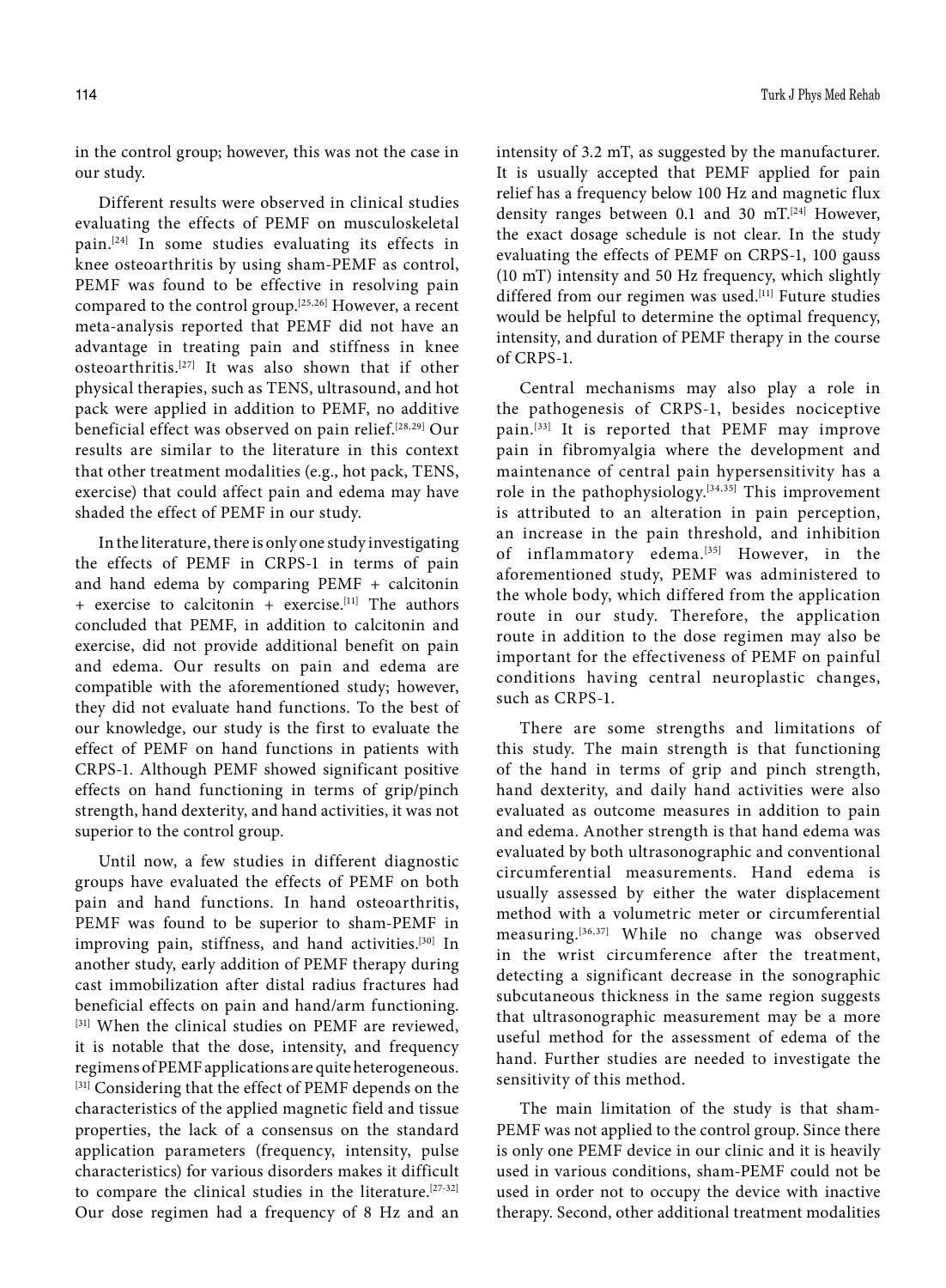did not allow us to evaluate the effectiveness of PEMF vigorously. However, it would be unethical to plan a study that includes only PEMF *vs.* sham-PEMF as a therapeutic modality without administering other conventional therapy modalities in acute CRPS-1 where early treatment is essential to avoid poor outcomes and irreversible disability.<sup>[4]</sup>

In conclusion, PEMF applied in addition to the conventional rehabilitation program did not provide an additional benefit in the treatment of CRPS-1 in terms of pain, edema, grip and pinch strength, dexterity, and hand activities. Future studies using different application parameters (frequency, intensity, duration), as well as using sham-PEMF as a control group may provide a better understanding of the role of PEMF in CRPS-1 treatment.

#### **Declaration of conflicting interests**

The authors declared no conflicts of interest with respect to the authorship and/or publication of this article.

#### **Funding**

The authors received no financial support for the research and/or authorship of this article.

## **REFERENCES**

- 1. Harden RN, Oaklander AL, Burton AW, Perez RS, Richardson K, Swan M, et al. Complex regional pain syndrome: Practical diagnostic and treatment guidelines, 4th edition. Pain Med 2013;14:180-229.
- 2. Dutton K, Littlejohn G. Terminology, criteria, and definitions in complex regional pain syndrome: Challenges and solutions. J Pain Res 2015;8:871-7.
- 3. Shi X, Wang L, Li X, Sahbaie P, Kingery WS, Clark JD. Neuropeptides contribute to peripheral nociceptive sensitization by regulating interleukin-1β production in keratinocytes. Anesth Analg 2011;113:175-83.
- 4. Castillo-Guzmána S, Nava-Obregóna TA, Palacios-Ríosa D, Estrada-Cortinasa JÁ, González-Garcíaa MC, Mendez-Guerraa JF, et al. Complex regional pain syndrome (CRPS), a review. Medicina Universitaria 2015;17:114-21.
- 5. Urits I, Shen AH, Jones MR, Viswanath O, Kaye AD. Complex regional pain syndrome, current concepts and treatment options. Curr Pain Headache Rep 2018;22:10.
- 6. Kubat NJ, Moffett J, Fray LM. Effect of pulsed electromagnetic field treatment on programmed resolution of inflammation pathway markers in human cells in culture. J Inflamm Res 2015;8:59-69.
- 7. Ross CL, Zhou Y, McCall CE, Soker S, Criswell TL. The use of pulsed electromagnetic field to modulate inflammation and improve tissue regeneration: A review. Bioelectricity 2019;1:247-59.
- 8. Strauch B, Herman C, Dabb R, Ignarro LJ, Pilla AA. Evidence-based use of pulsed electromagnetic field therapy in clinical plastic surgery. Aesthet Surg J 2009;29:135-43.
- 9. Faldini C, Cadossi M, Luciani D, Betti E, Chiarello E, Giannini S. Electromagnetic bone growth stimulation in patients with femoral neck fractures treated with screws: Prospective randomized double-blind study. Current Orthopaedic Practice 2010;21:282-7.
- 10. Hei WH, Byun SH, Kim JS, Kim S, Seo YK, Park JC, et al. Effects of electromagnetic field (PEMF) exposure at different frequency and duration on the peripheral nerve regeneration: In vitro and in vivo study. Int J Neurosci 2016;126:739-48.
- 11. Durmus A, Cakmak A, Disci R, Muslumanoglu L. The efficiency of electromagnetic field treatment in complex regional pain syndrome type I. Disabil Rehabil 2004;26:537-45.
- 12. Harden RN, Bruehl S, Stanton-Hicks M, Wilson PR. Proposed new diagnostic criteria for complex regional pain syndrome. Pain Med 2007;8:326-31.
- 13. Moher D, Hopewell S, Schulz KF, Montori V, Gøtzsche PC, Devereaux PJ, et al. CONSORT 2010 Explanation and Elaboration: Updated guidelines for reporting parallel group randomised trials. J Clin Epidemiol 2010;63:e1-37.
- 14. Basford JR, Baxter GD. Therapeutic physical agents. In: Gans BM, Walsh NE, Robinson LR, editors. De Lisa's Physical Medicine & Rehabilitation. Principles and Practice. Philadelphia: Lippincott Williams & Wilkins; 2010. p. 1694-712.
- 15. Mathiowetz V, Weber K, Volland G, Kashman N. Reliability and validity of grip and pinch strength evaluations. J Hand Surg Am 1984;9:222-6.
- 16. Moberg E. Objective methods for determining the functional value of sensibility in the hand. J Bone Joint Surg [Br] 1958;40-B:454-76.
- 17. Duruöz MT, Poiraudeau S, Fermanian J, Menkes CJ, Amor B, Dougados M, et al. Development and validation of a rheumatoid hand functional disability scale that assesses functional handicap. J Rheumatol 1996;23:1167-72.
- 18. Olsen MF, Bjerre E, Hansen MD, Hilden J, Landler NE, Tendal B, et al. Pain relief that matters to patients: Systematic review of empirical studies assessing the minimum clinically important difference in acute pain. BMC Med 2017;15:35.
- 19. Chalidis B, Sachinis N, Assiotis A, Maccauro G. Stimulation of bone formation and fracture healing with pulsed electromagnetic fields: Biologic responses and clinical implications. Int J Immunopathol Pharmacol 2011;24(1 Suppl 2):17-20.
- 20. Pilla AA. Nonthermal electromagnetic fields: From first messenger to therapeutic applications. Electromagn Biol Med 2013;32:123-36.
- 21. Lednev VV. Possible mechanism for the influence of weak magnetic fields on biological systems. Bioelectromagnetics 1991;12:71-5.
- 22. Johnson MT, Ramanathan M, Owegi R, Pilla AA. Modulation of carrageenan-induced paw edema and hyperalgesia in the rat with pulsed magnetic field therapy. Proceedings of the BEMS 30th Annual Meeting, Bioelectromagnetics Society, Frederick, MD, June 2008:156.
- 23. Hedén P, Pilla AA. Effects of pulsed electromagnetic fields on postoperative pain: A double-blind randomized pilot study in breast augmentation patients. Aesthetic Plast Surg 2008;32:660-6.